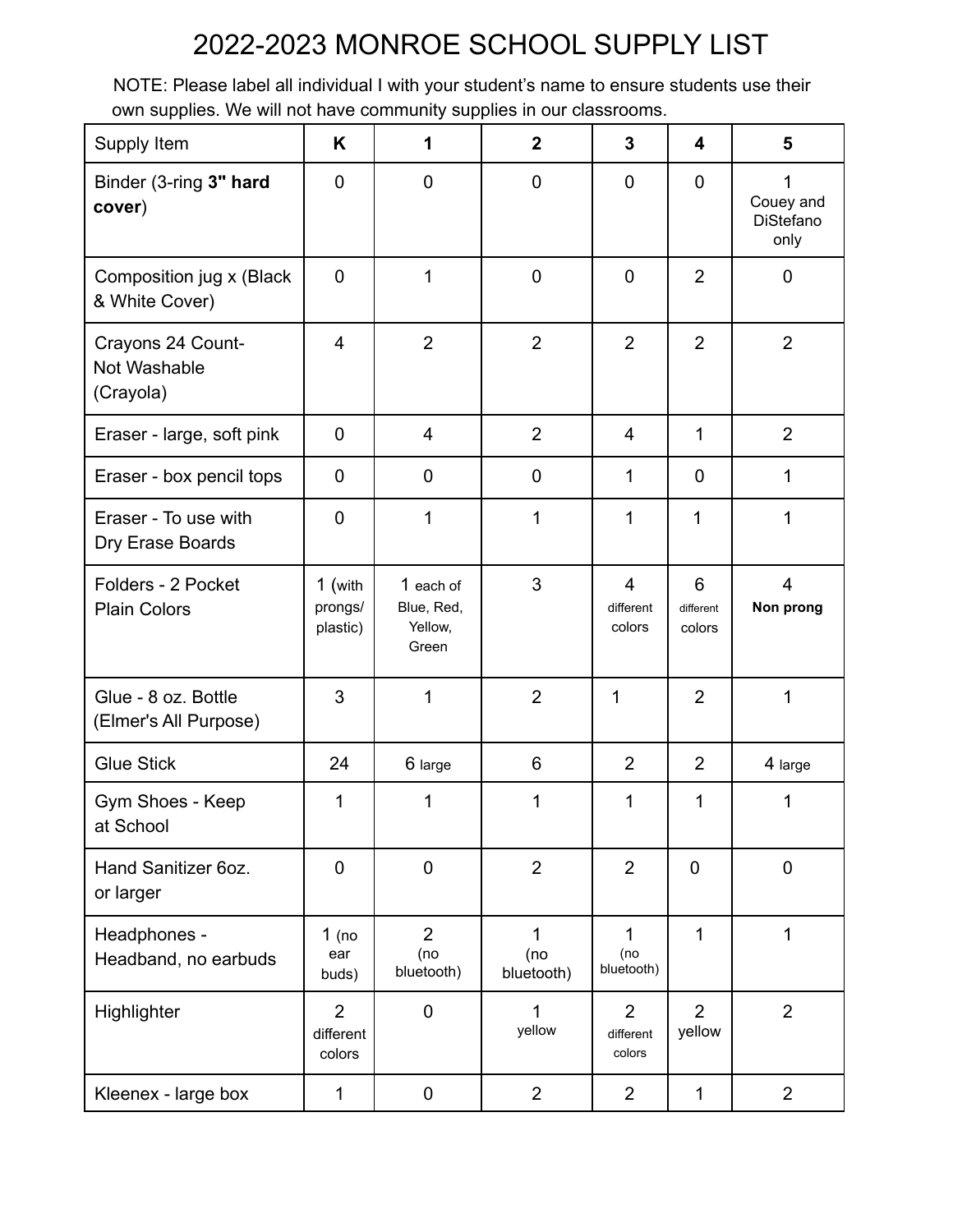| <b>Marker Dry Erase</b><br>Low Odor                                    | 8 fine<br>tip-<br>Expo<br>preferre<br>d | 8 fat                         | $8 - 10$       | $8 - 10$         | 8<br><b>Black</b>                           | 8 large (no<br>fine tip, or<br>spray) |
|------------------------------------------------------------------------|-----------------------------------------|-------------------------------|----------------|------------------|---------------------------------------------|---------------------------------------|
| <b>Marker Set</b><br>Washable (crayola<br>preferred)                   | 3                                       | $\overline{2}$                | $\overline{2}$ | $\overline{2}$   | $\overline{2}$<br>(1 thick,<br>1<br>skinny) | $\overline{2}$                        |
| Notebooks Spiral<br>8x10 Wide Lined One<br>Subject                     | 1                                       | $\mathbf 0$                   | $\overline{2}$ | 3                | $\overline{4}$                              | 3                                     |
| Paint Shirt (Adult<br>short sleeve)                                    | 1                                       | 1                             | 1              | $\mathbf{1}$     | 1                                           | 1                                     |
| Paper Towel Roll                                                       | $\mathbf 0$                             | 1                             | $\mathbf 0$    | $\mathbf 0$      | 1                                           | $\mathbf 0$                           |
| <b>Pencils Colored Long</b><br>12 Count Sharpened                      | $\mathbf 0$                             | $\overline{2}$                | $\overline{2}$ | $\overline{2}$   | $\overline{2}$                              | $\overline{2}$                        |
| Pencils #2 24 Count<br>Sharpened                                       | 1<br>dozen                              | Ticonderoga<br>preferred<br>1 | 5              | $\overline{4}$   | 3                                           | $\overline{4}$                        |
| Pencil Red                                                             | $\mathbf 0$                             | $\mathbf 0$                   | $\overline{2}$ | $\mathbf 0$      | $\overline{0}$                              | $\mathbf 0$                           |
| Post It (3x3 100 sheet<br>in pad pack of three)                        | $\mathbf 0$                             | $\mathbf 0$                   | 1              | 0                | $\overline{2}$                              | $\mathbf 0$                           |
| Ruler 12 in (not flexible)                                             | 0                                       | 0                             | $\mathbf{1}$   | 1 (in $8$<br>cm) | 1                                           | 1                                     |
| <b>Scissors</b>                                                        | $\overline{2}$                          | 1                             | $\mathbf{1}$   | $\mathbf 1$      | 1                                           | 1                                     |
| Supply Tote 5"D X 5"W<br>X8"L (soft lunch box<br>style, no hard cases) | $\mathbf{1}$                            | (lunch box)                   | 1              | $\mathbf{1}$     | 1                                           | 1                                     |
| Tote Bag/Backpack                                                      | $1$ (no<br>totes)                       | 1                             | 1              | $\mathbf{1}$     | 1                                           | 1                                     |
| Watercolors (Prang or<br>Crayola - not Rose Art)                       | 1                                       | 1                             | 1              | 1                | $\mathbf 1$                                 | 1                                     |
| Wipes Clorox or<br>Lysol Antibacterial,<br>Not Baby Wipes              | 3                                       | $\overline{2}$                | 3              | 3                | 1                                           | $\mathfrak{S}$                        |
| Ziploc Bags - Gallon<br>Box - Slide                                    | 1                                       | $\pmb{0}$                     | 1 boys         | 1 boys           | $\mathbf 0$                                 | $\pmb{0}$                             |